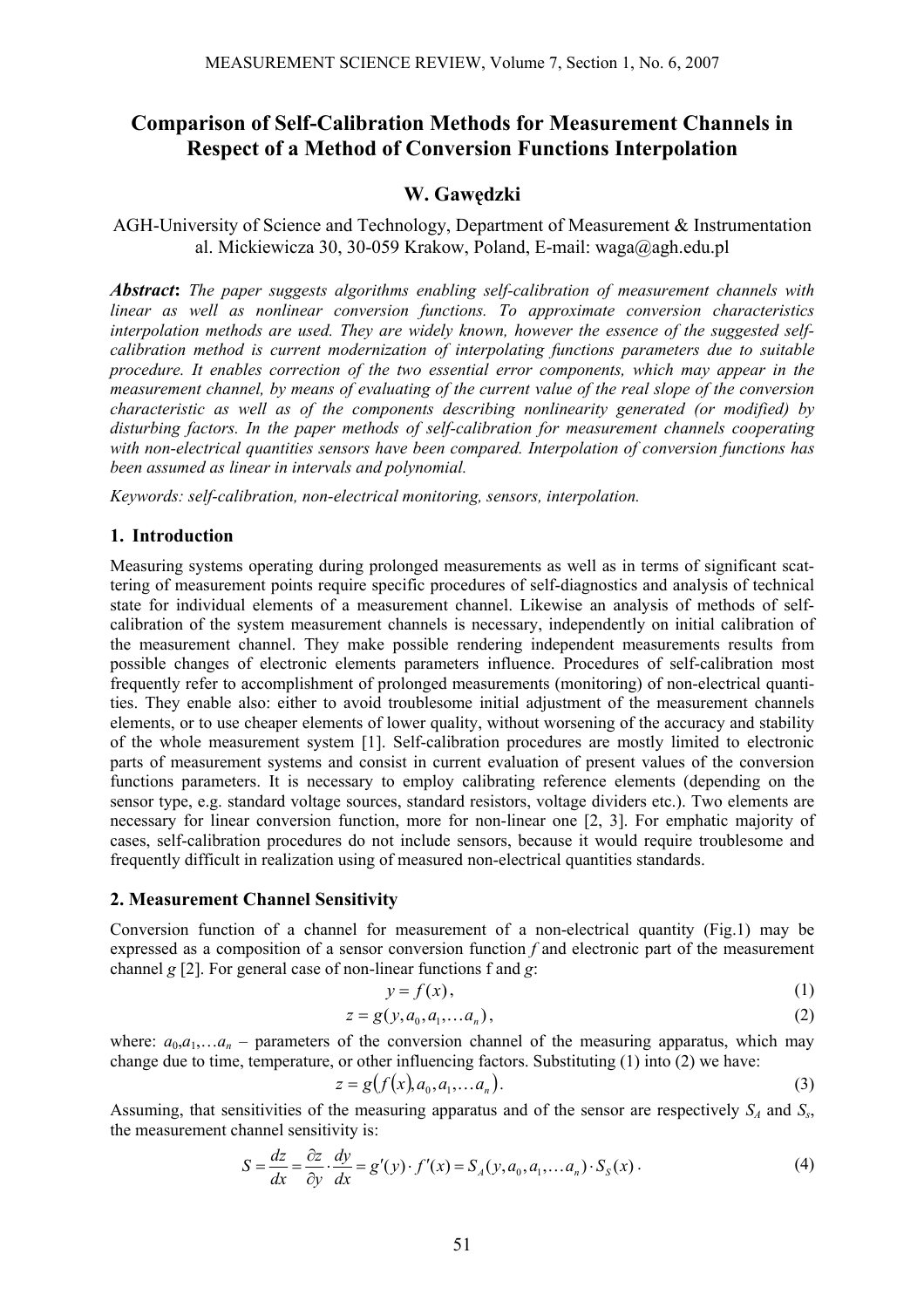The resultant sensitivity of a measurement channel is a product of sensitivities of all its elements. Such approach makes possible to mould the total measurement channel sensitivity by means of the choice of the individual elements sensitivities.

Let's consider a case, when the sensor conversion characteristic is either linear, or non-linear, but known and invariable, but the parameters of the channel conversion function may vary with time or disturbing factors during prolonged measurement. Let's assume additionally, that the conversion function of the apparatus  $S_A(y, a_0, a_1, \ldots, a_n)$  may be in general case non-linear. As a matter of fact, at the stage of the apparatus manufacturing it is possible to fit its parameters in the way eliminating nonlinearity errors, but during exploitation, particularly within prolonged working cycle and with significant influence of disturbing factors, it is necessary to take into consideration possibilities of the conversion function parameters changes and appearing of non-linearity errors. By means of multipoint calibration [4,5] (Fig.2.) it is possible to evaluate present values of the conversion function parameters. The results of measurements between calibration points are evaluated by means of interpolation: linear, linear in intervals, or with polynomial functions, when interpolation knots are determined by the values of calibrating quantities  $y_0, y_1, \ldots, y_n$ , substituting during calibrating procedure the output signal  $y$  of the sensor. Dependently on the type of the sensor output quantity, as the reference quantities voltage sources, standard resistors, voltage dividers etc. are accepted. Position "*y*" of the switch P denotes function of measurement of the unknown non-electrical quantity *x*.



Fig. 1. Measurement channel diagram. Fig. 2. Schematic diagram of a measurement channel self-calibration.

# **3. Algorithm of a Channel Self-Calibration by Means of Linear in Intervals Interpolation of the Conversion Function**

Let's present interpolation of a conversion function of a measuring apparatus with spline functions of 1st order (so called functions linear in intervals) in closed interval <α; β> for (*n*+1) calibration points  $y_0, y_1, \ldots, y_n$ , while:

$$
\alpha = y_0 < y_1 < \ldots < y_{n-1} < y_n = \beta \,. \tag{5}
$$

Points  $y_i$  for  $i = 0,1, \ldots, n$  (n>1) determine a partition of the interval  $\langle \alpha, \beta \rangle$  to *n* subintervals, and assuming that this partition is uniform, we have:

$$
y_i = y_0 + i \cdot h \qquad h = \frac{\beta - \alpha}{n} \qquad i = 0, 1, \dots, n \,.
$$

Let's represent linear in intervals interpolation  $\varphi(y)$  of the conversion function of measurement apparatus  $g(y, a_0, a_1, \ldots, a_n)$  (2):

$$
\varphi_i(y) = \frac{1}{h} \cdot \left[ (z_i - z_{i-1}) \cdot y + (z_{i-1}y_i - z_iy_{i-1}) \right] \qquad i = 1, \dots, n \tag{7}
$$

It is easy to notice, that at the interpolation knots, determining *i*-th interval  $\langle v_i, v_i \rangle$ , the values of interpolating function are respectively:

$$
\varphi_i(y_{i-1}) = g(y_{i-1}) = z_{i-1} \qquad \varphi_i(y_i) = g(y_i) = z_i \qquad i = 1, ..., n. \tag{8}
$$

Using notations:

$$
p_i = \frac{1}{h} \cdot (z_i - z_{i-1}) \qquad q_i = \frac{1}{h} \cdot (z_{i-1}y_i - z_iy_{i-1}) \qquad i = 1, ..., n \,, \tag{9}
$$

we get the final relationship for the interpolating function within the *i-*th interval:

$$
\varphi_i(y) = p_i \cdot y + q_i \qquad i = 1, \dots, n \tag{10}
$$

For the assigned  $n+1$  standard values  $y_0, y_1, \ldots, y_n$  (Fig.2.) it is necessary to determine  $n+1$  corresponding output values  $z_0, z_1, \ldots, z_n$  of the equipment (according to (8)) and then to determine coefficients  $p_i$  and *qi* of the interpolating function according to (9).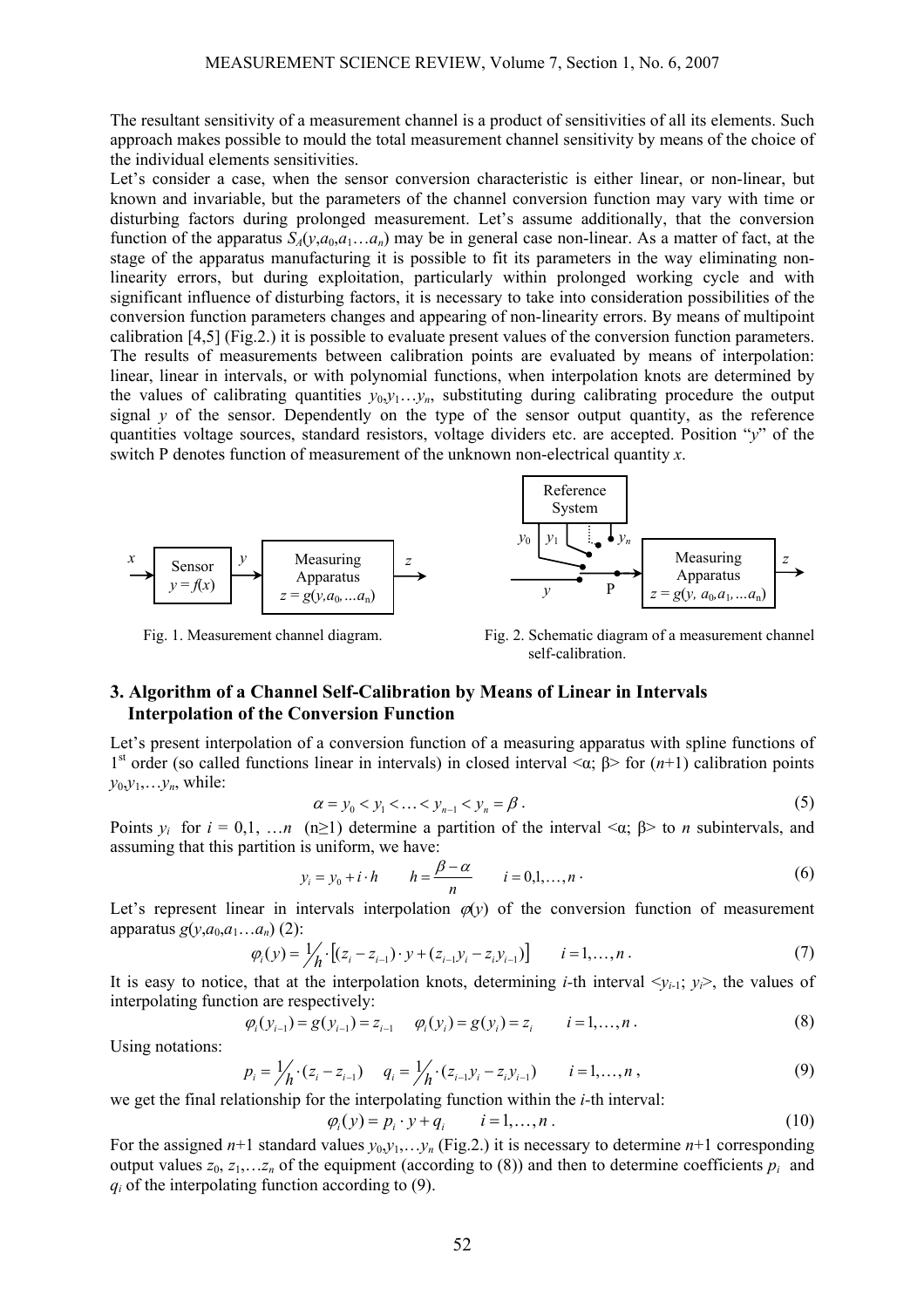Application of this type interpolation is known, however the essence of the suggested method is the current modernization of the interpolating function parameters *p* and *q* due to application of a suitable self-calibration procedure. It is then possible to correct two essential error components (sensitivity and non-linearity errors), which may appear in the measurement channel, by means of evaluating of the current value of the conversion characteristic real slope and the components describing non-linearity generated (or modified) by disturbing factors in the measurement channel.

# **4. Self-Calibration Algorithm Using Polynomial Interpolation of the Conversion Function**

Let's expand conversion function of the apparatus  $g(y,a_0,a_1...a_n)$  (2) into Taylor series according to the variable *y* powers within zero neighborhood  $(a_0, a_1, \ldots, a_n)$  are the function parameters):

$$
z(y) = z(0) + \frac{1}{1!} \cdot y \cdot z'(0) + \frac{1}{2!} \cdot y^2 \cdot z''(0) + \dots
$$
 (11)

Using notations:

$$
a_0 = z(0)
$$
,  $a_1 = \frac{1}{1!} \cdot z'(0)$ ,  $a_2 = \frac{1}{2!} z''(0)$ , ... and  $z_0 = z(y_0)$ ,  $z_1 = z(y_1)$ ,  $z_2 = z(y_2)$ , ... (12)

and taking them into account in (11) we obtain for  $n+1$  knots  $y_0, y_1, \ldots, y_n$ , for which the values of the interpolated function are equal  $z_0, z_1, \ldots, z_n$ , a system of  $n+1$  equations with searched coefficients  $a_0, a_1, \ldots, a_n$  of the conversion function. Using  $n+1$  calibration points ( $n+1$  knots) and accepting order *n* of the interpolating polynomial it is possible for arbitrary spacing of interpolation knots  $y_i$  to evaluate the Lagrange interpolating polynomial  $\varphi(y)$ :

$$
\varphi(y) = \sum_{i=0}^{n} z_i \cdot \frac{\omega_n(y)}{(y - y_i) \cdot \omega'_n(y_i)},
$$
\n(13)

where:

$$
\omega_n(y) = (y - y_0)(y - y_1)\dots(y - y_n),\tag{14}
$$

and  $\omega'_n(y_i)$  is the value of the polynomial  $\omega_n(y)$  derivative at the point  $y_i$ .

To approximate real conversion function (2) of a measurement apparatus with a polynomial of the  $n<sup>th</sup>$ order it is necessary to assign  $n+1$  standard values  $y_0, y_1, \ldots, y_n$  (Fig.2.) and to determine  $n+1$ corresponding output values *z*0,*z*1,…*zn*. Interpolating polynomial, making possible to determine *z* value for arbitrary *y* from among  $y_i$  and  $y_i$  is determined on the grounds of (13) and (14).

The essence of the suggested method is the current modernization of the interpolating polynomial parameters due to application of a suitable self-calibration procedure (Fig.2.).

Similar effect of self-calibration may be achieved also with other interpolating functions. In any case it is necessary to use reference standard quantities (Fig.2). Their accuracy and stability will decide on the self-calibration procedure accuracy and efficiency.

#### **5. Comparison of Self-Calibration Algorithms**

The efficiency of the discussed self-calibration methods depends on the type of nonlinearity of the real conversion characteristic of measurement apparatus as well as on the number of the used interpolation knots (number of calibration points). The interpolation error for conversion characteristic is:

$$
\Delta = S_A(y) \cdot y - \varphi(y). \tag{15}
$$

As a comparison criterion we'll use limit error value:

$$
\Delta_{\text{max}} = \text{max} |\Delta| \tag{16}
$$

For this criterion in the paper there have been compared self-calibration methods with linear in intervals and polynomial interpolation of conversion characteristics. The comparison has been made for exemplary, typical measurement channels, containing in the apparatus part converters: 'relative change of strain gauge bridge unbalance voltage' to frequency, whose conversion function is [2]:

$$
z = z_0 + k_1 \cdot y + \frac{k_2}{1 + k_3 \cdot y},\tag{17}
$$

where:  $z$  – frequency,  $y$  – relative bridge unbalance voltage,  $k_1 \div k_3$  – parameters of measurement apparatus, as well as a dual-slope integrating A/D converter with conversion function:

$$
z = k \cdot \ln[1 + y \cdot (1 - e^{-k})],\tag{18}
$$